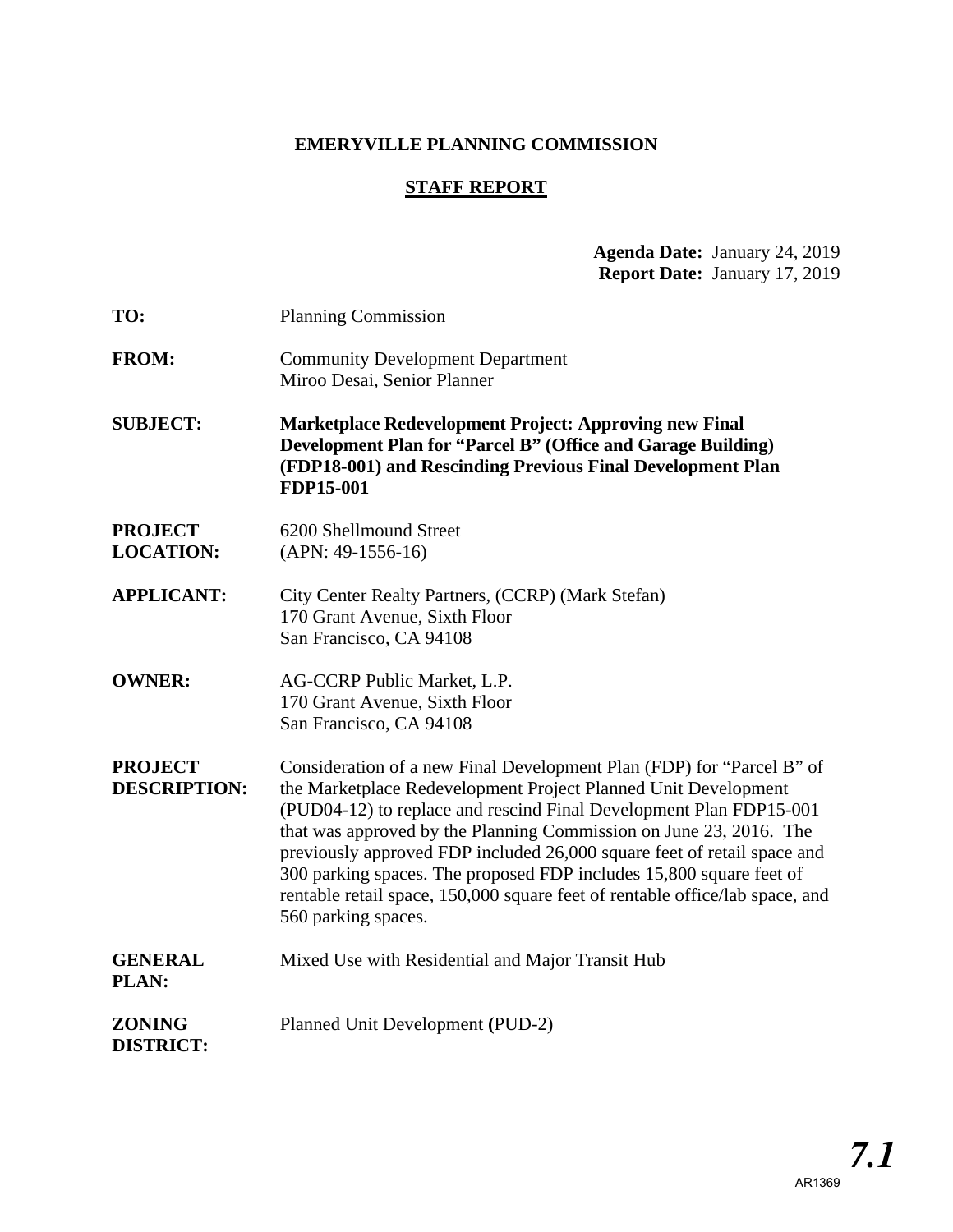**Planning Commission Staff Report Marketplace Redevelopment Project, Parcel B (Office and Garage) January 24, 2019 Page 2 of 9** 

### **ENVIRONMENTAL STATUS:**

 Environmental Impact Report for Marketplace Redevelopment Project PUD certified by City Council on January 15, 2008 (Resolution No. 08- 126). CEQA Guidelines Section 15164(e) provides that a brief explanation of the decision not to prepare a subsequent EIR pursuant to Section 15162 should be included in an addendum to an EIR, the lead agency's findings on the project, or elsewhere in the record. The Kimley Horn Trip Generation Evaluation Memo dated December 12, 2018 and the Environmental Checklist Public Market Proposed Final Development Plan Project enclosed as Attachments 2 and 3, respectively, provide support for the decision not to prepare a subsequent EIR pursuant to Section 15162.

**RECOMMENDED** 

| <b>COMMISSIV</b> |  |
|------------------|--|
| $\blacksquare$   |  |

- **1.** Open public hearing and take testimony regarding the project.
- **ACTION:** 2. Close public hearing and consider Staff Report and Resolution.
	- 3. Adopt Resolution CPC No. FDP18-001 approving the project and rescinding Resolution CPC No. FDP15-001.

## **MARKETPLACE PUD/PDP**

On August 5, 2008, the City Council approved the Marketplace Redevelopment Project Planned Unit Development (PUD)/Preliminary Development Plan (PDP). Between February 2015 and June 2016, the Planning Commission approved a number of Final Development Plans (FDPs) to allow for a grocery store (Parcel C1), realignment of Shellmound Street, creation of 62nd Street, 63rd Street and Market Drive, construction of three residential buildings (Parcel A, Parcel C2, and Parcel D); a parking structure with ground floor retail (Parcel B); and the redevelopment and expansion of Christie Avenue Park (Parcel E). The grocery store (Parcel C1) and the realignment of Shellmound Street and creation of  $62<sup>nd</sup>$  and  $63<sup>rd</sup>$  Street are now complete, and two residential buildings (Parcel C2 and Parcel D) are under construction. The grand opening for Christie Park was held on November 29, 2018.

The last FDP (FDP15-001) was approved on June 23, 2016 for Parcel B, which accommodated parking with ground floor retail. This parking garage would provide parking for existing commercial uses that have been served by previous surface parking lots (Parcel C) and are being served by existing surface parking lots (Parcel A). It is for this reason that the residential building on Parcel A cannot be built until the parking garage on Parcel B has been constructed. The approved FDP for this building included 26,000 square feet of retail space and 300 parking spaces.

The master developer and land owner, City Center Realty, has indicated that they now wish to replace the approved FDP for Parcel B to accommodate 150,000 square feet of office/lab space in addition to ground floor retail space and parking. The Planning Commission held a study session on this new proposal at the December 13, 2018 meeting. The section below summarizes changes that have been made to the project as a result of the Commission's comments at the study session.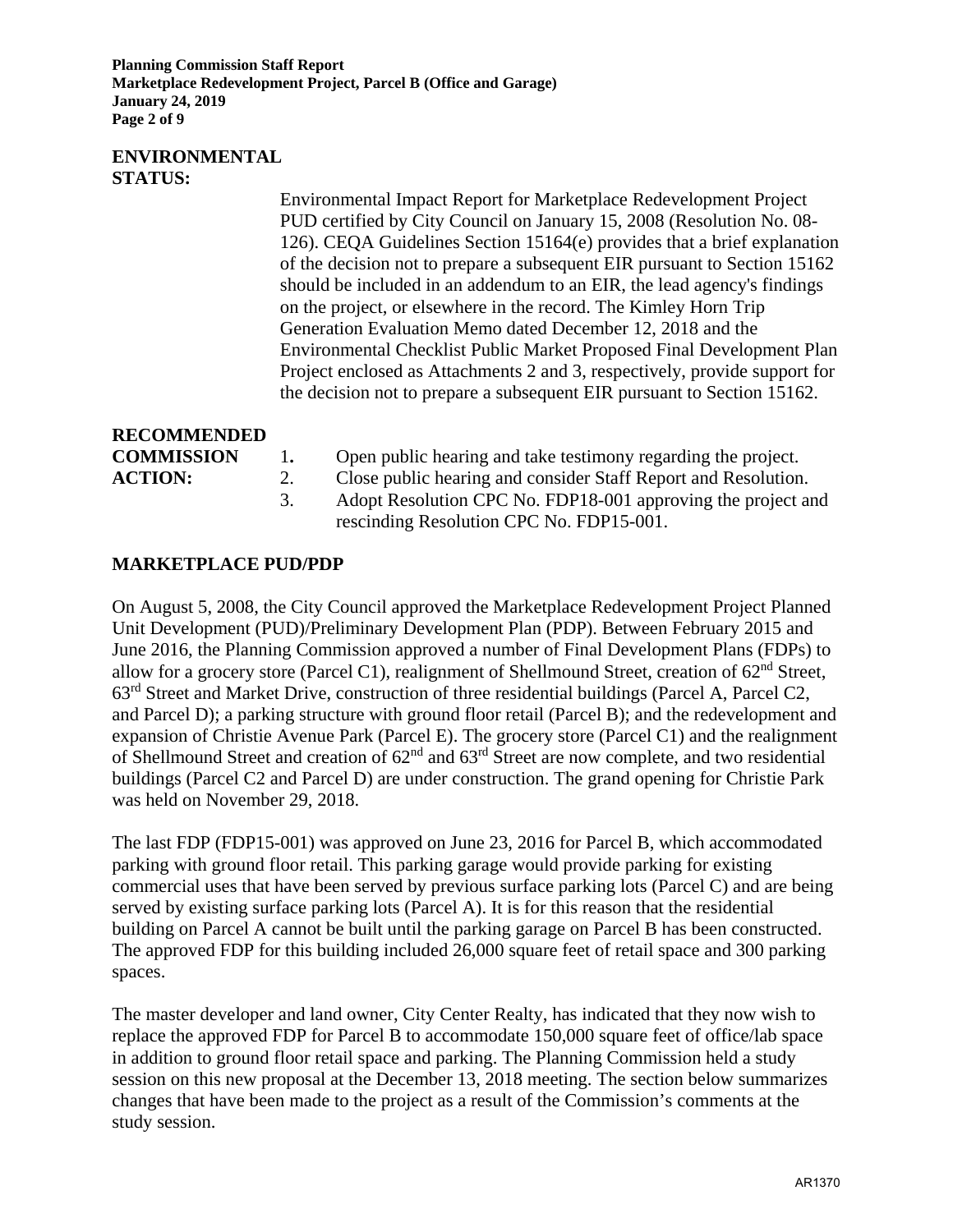### **SUMMARY OF CHANGES AND APPLICANT RESPONSE TO PLANNING COMMISSION'S COMMENTS AT DECEMBER 13. 2018 STUDY SESSION**

### Architecture

- a) Rooftop solar/PV panels have been added per Commission comments.
- b) Primary servicing to retail areas are now provided from the back, per Commission comments.
- c) EV parking spaces included and identified per Commission comments.
- d) North and South elevations were developed and revised by the applicant in response to Commission comments. Vertical circulation towers have been revised with walls articulated like the main building. Windows have been added to stairs per Commission comments.
- e) Additional sheets have been added to define the base of building, including Shellmound Street storefront designs with bigger drawings, more views and more labels. See Sheets A3.09, A3.10, A3.11, A6.03. The applicant notes that lighter colors were studied, per one Commission comment, but the design included in the FDP represents what they believe is the best outcome. The building base and storefront design represents their attempt to provide a coherent, consistent framework with a reasonable and refined typical front wall onto the street. It is anticipated that a variety of tenants will occur and provide unique signage and potentially revised storefront wall designs.
- f) Trash room location has been revised to have adjacency to the exterior wall and trash service area, per the City's Discards Collections guidelines. See Sheets A2.20 and A2.21.
- g) Slight increase in retail area, from approximately 14,000 sq. ft. to 15,800 sq. ft.
- h) Entry "notch" has been moved south one bay to better align with pedestrian route at crosswalk.
- i) Bike room has been moved north, with better access from lobby.

### Art

- a) Placeholder art has been removed from elevations and renderings to avoid confusion.
- b) Sheet A7.00 added to show art locations and short-listed artists have been included. These artists and their works were described by Ms. Dorka Keehn of Keehn On Art at the December 13, 2018 study session.

### Landscape

- a) Landscape plan is now developed and described with enlarged plans. See new Sheet L1.02.
- b) Landscape palette included. See new Sheet L2.01.

## **PROJECT PROPOSAL**

This new FDP application is for a 113-foot tall, 8 story building that includes 15,800 square feet of ground floor rentable retail space, structured parking on four levels accommodating 560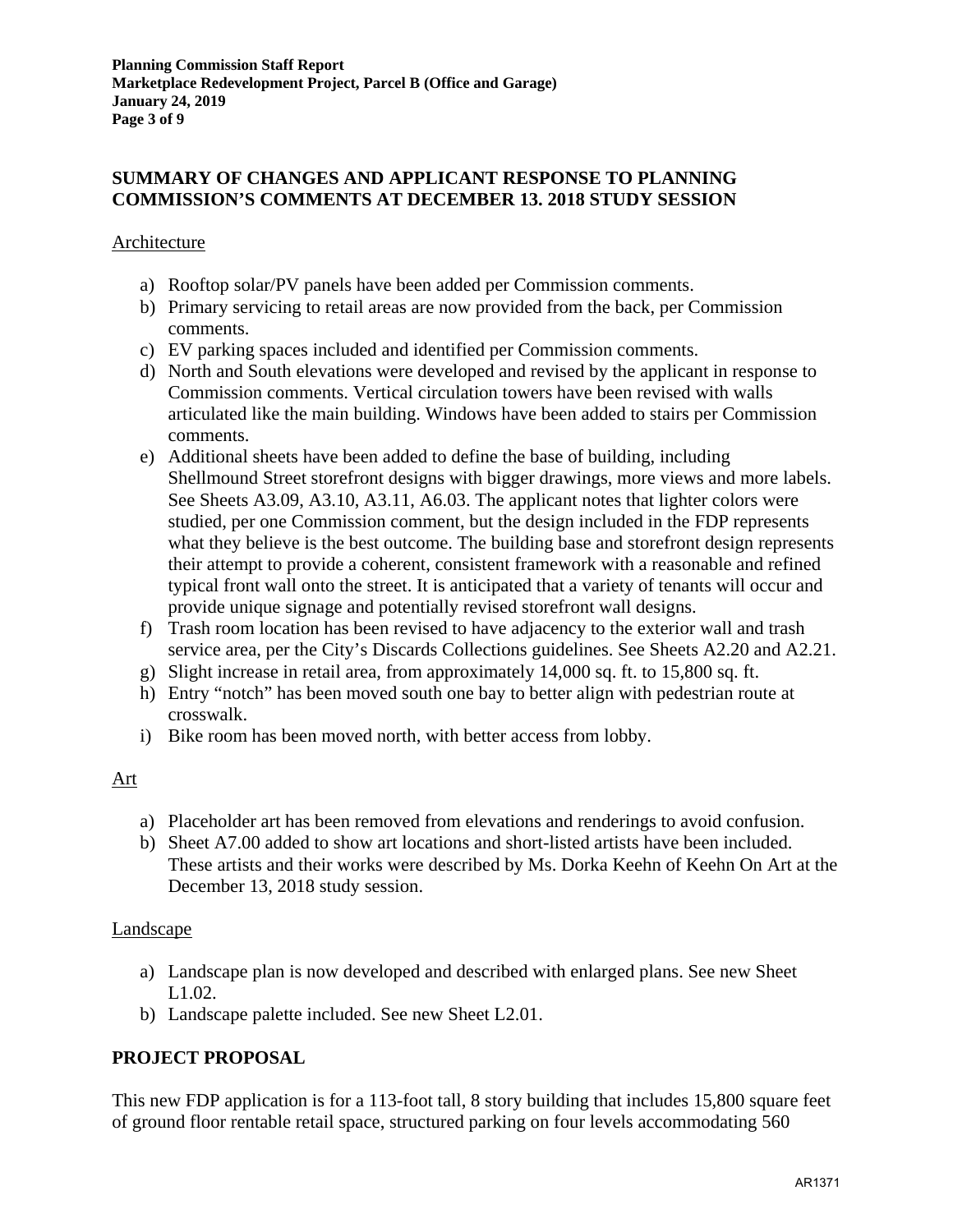#### **Planning Commission Staff Report Marketplace Redevelopment Project, Parcel B (Office and Garage) January 24, 2019 Page 4 of 9**

parking spaces, and office/laboratory space totaling 150,000 rentable square feet on the top three levels (See Sheets A2.00 - A2.05 of attached plans).

*Circulation, loading and servicing pattern*. Vehicles will enter the building from the north end only, while exiting will be accommodated at both the north and south ends (Sheets A2.11). Sheet A2.11 shows bicycle circulation and about 1,000 square feet is designated for secured, internal employee bicycle storage. Pedestrian circulation is shown on Sheet A2.12. Vertical circulation for pedestrians to and from parking levels occurs at the north and south ends and central lobby via staircases, and at the north end and central lobby via elevators.

Short term deliveries and trash areas are located along the eastern side of the building with delivery and trash vehicles entering from the north end and exiting from the south end (See Sheets A2.14, A2.20 and A2.21).

The applicant is also proposing a valet parking program that initially will involve a "valet assist" strategy where drivers drive up into the garage to the upper two levels and drop off their cars with an attendant. This is planned primarily for busy lunch hours. Sheet A2.13 also shows the option of on-street drop off spaces along Shellmound Street if operations warrant this service. Under this option, valeted vehicles would enter the garage from the north end and would be returned to an off-street pick-up point at the south end. The applicant anticipates a management company to be contracted as needed to operate the valet service.

Design: This is a rectangular building with a glass curtain wall entry in the middle. A 17-foot first floor ceiling clearance is maintained to accommodate retail storefronts. The four levels of concrete parking structure will each be 12 feet in height, and will be articulated by using some type of art panels on the east and west elevations. Sheet A7.00 shows work examples of seven artists that have been short-listed to do this work.

The top four levels of office/laboratory will each be 16 feet in height, and are articulated using an industrial type window grid system. The overall building height will be 113 feet from grade to the roof. Roof top equipment is also proposed, with stacks visible behind a screen at the mechanical penthouse level. The screen would extend an additional 15 feet above the roof, and the stacks would extend an unspecified distance above the screen. (Sheets A3.01-A3.03). East and west elevation details are provided on Sheets A3.07 and A3.08. Ground level storefront details are outlines on Sheets A3.09, A3.10 and A3.11). Renderings are provided on Sheets A6.01 to A6.04. Sheets A3.04 to A3.06 provide three cross sections of the proposed building.

Materials include three shades of stone, glass curtain wall, metal and glass window system, and structural concrete (as opposed to board formed). Sheet A8.01 provides materials and colors for the proposed project.

Landscaping: Sheet L1.01 and L1.02 illustrates the existing streetscape planting to remain along Shellmound Street and a stormwater catchment area at the north end of the site, which is consistent with the landscape plan for Shellmound Street that was approved as part of the Tentative Map. Sheet L2.01 provides a plant palette.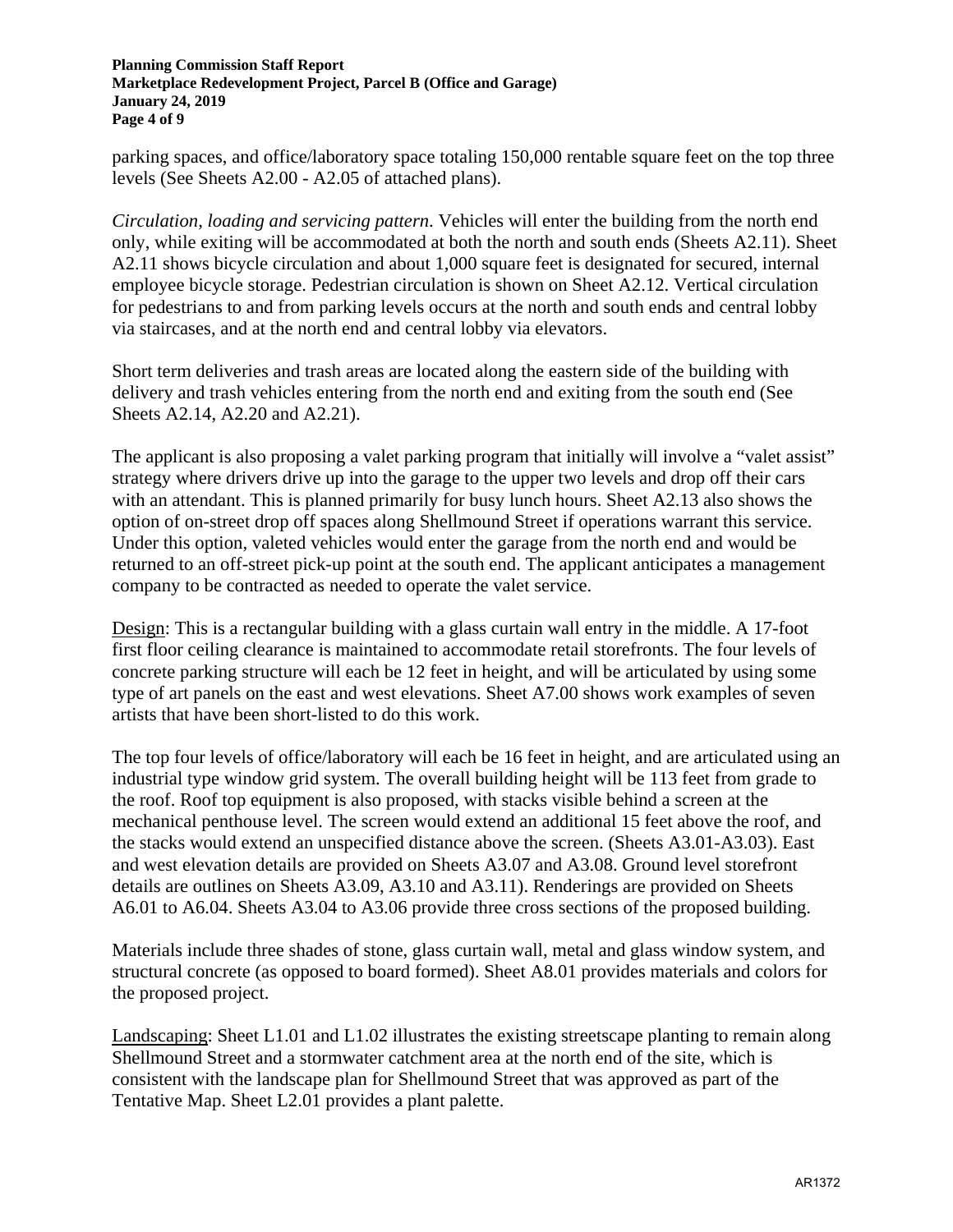## **CONFORMITY TO THE GENERAL PLAN AND CONSISTENCY WITH THE APPROVED PUD**

The General Plan land use designation is Mixed Use with Residential (MUR), where residential, retail, and office uses and associated parking are permitted. The zoning for this site is PUD-Mixed Use that was approved by the City Council in August 2008. The current proposal is consistent with this land use designation. Office and research laboratory uses are explicitly listed in the PUD conditions of approval as permitted uses.

The approved PUD/PDP calls for a building up to 120 feet tall on Parcel B, containing 120,000 square feet of office space, 29,150 square feet of commercial (retail) space, and 518 parking spaces. Compared to the approved PUD/PDP, the proposed building will have approximately 13,350 square feet less commercial space (15,800 square feet versus 29,150 square feet), 30,000 square feet more office space (150,000 versus 120,000 square feet), and 42 more parking spaces (560 spaces versus 518 spaces). The building height of 113 feet is consistent with the approved PUD/PDP height of 120 feet.

While the proposed FDP for Parcel B would contain 30,000 square feet more office space than the PDP calls for, the overall intensity of the PUD buildout would still be less than allowed by the PDP, as illustrated in the table below:

| Use         | <b>PDP</b>        | <b>FDPs</b>       | <b>Difference</b>  |
|-------------|-------------------|-------------------|--------------------|
| Residential | 674 units         | 649 units         | $-25$ units        |
| Retail      | $180,000$ sq. ft. | 59,800 sq. ft.    | $-120,200$ sq. ft. |
| Office      | $120,000$ sq. ft. | $150,000$ sq. ft. | $+30,000$ sq. ft.  |
| Parking     | $2,082$ spaces    | $1,559$ spaces    | $-523$ spaces      |

The total amount of commercial space in the PUD, including both office and retail space, will be 209,800 square feet under the various approved and proposed FDPs (150,000 square feet of office plus 59,8000 square feet of retail), while the PDP allows for up to 300,000 square feet of commercial space (120,000 square feet of office plus 180,000 square feet of retail), so in all there will be 90,200 square feet less total commercial space (office and retail) than allowed by the PDP.

## **CONFORMITY WITH SHELLMOUND STREETSCAPE DESIGN GUIDELINES**

The Shellmound Streetscape Design Guidelines outline sidewalk widths, paving materials, pedestrian amenities, streetscape furniture, landscaping, and design of multi-modal facilities such as bus stops. The Guidelines call for a minimum sidewalk width of 12 feet with a typical width of 16 feet. In cases where a parking lane is proposed, a clear width of 8 feet is required. The project plans are consistent with the Tentative Map approval that was previously determined to be consistent with the Shellmound Streetscape Design Guidelines. (The Planning Commission approved the Tentative Map on October 22, 2015. The Phase I Final Map (Tract 8327) was recorded on August 23, 2016, and the Phase 2 Final Map (Tract 8334) was recorded February 9, 2017.)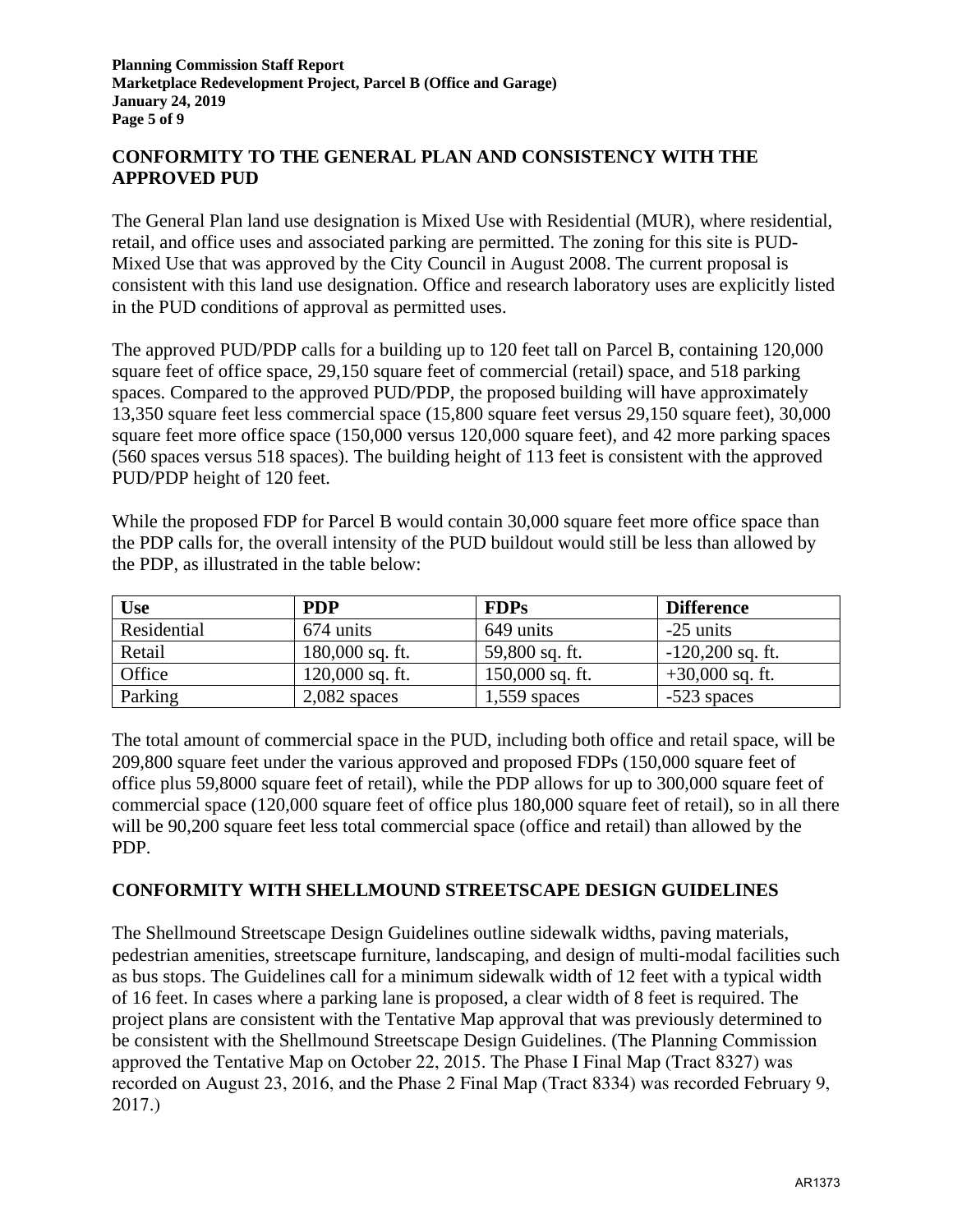### **ENVIRONMENTAL STATUS**

On July 15, 2008, the City Council certified the Final Environmental Impact Report (FEIR) for the Marketplace Redevelopment project as adequate under the California Environmental Quality Act (CEQA), following the Planning Commission's recommendation on May 22, 2008 (Resolution Number 08-126). The EIR was applied to the Project as part of the City's actions and in doing so, the City adopted Findings of Fact Regarding Impacts and Mitigation Measures, a Mitigation Monitoring and Reporting Program for the project, Findings of Fact Concerning Alternatives, and a Statement of Overriding Considerations. The impacts that could not be mitigated to a less than significant level related to traffic and air quality were deemed acceptable because the project would advance local plans for the City, create jobs, and generate revenue.

CEQA Section 21166 and its corresponding CEQA Guidelines Section 15162 provide that once an EIR has been prepared, no subsequent or supplemental EIR shall be required by the lead agency unless: (1) substantial changes are proposed in the project which will require major revisions to the previous EIR or negative declaration due to the involvement of new significant environmental effects or a substantial increase in the severity of previously identified significant effects: (2) substantial changes occur with respect to the circumstances under which the project is undertaken which will require major revisions of the previous EIR or Negative Declaration due to the involvement of new significant environmental effects or a substantial increase in the severity of previously identified significant effects; or (3) new information of substantial importance, which was not known and could not have been known with the exercise of reasonable diligence at the time the previous EIR was certified as complete or the Negative Declaration was adopted, shows any of the following:

- (A) The project will have one or more significant effects not discussed in the previous EIR or negative declaration;
- (B) Significant effects previously examined will be substantially more severe than shown in the previous EIR;
- (C) Mitigation measures or alternatives previously found not to be feasible would in fact be feasible, and would substantially reduce one or more significant effects of the project, but the project proponents decline to adopt the mitigation measure or alternative; or
- (D) Mitigation measures or alternatives which are considerably different from those analyzed in the previous EIR would substantially reduce one or more significant effects on the environment, but the project proponents decline to adopt the mitigation measure or alternative.

CEQA Guideline Section 15164(e) provides that a brief explanation of the decision not to prepare a subsequent EIR pursuant to Section 15162 should be included in an addendum to an EIR, the lead agency's findings on the project, or elsewhere in the record.

The Marketplace EIR applies to the proposed FDP for Parcel B. Attached to this report is an Environmental Checklist Public Market Proposed Final Development Plan Project ("Marketplace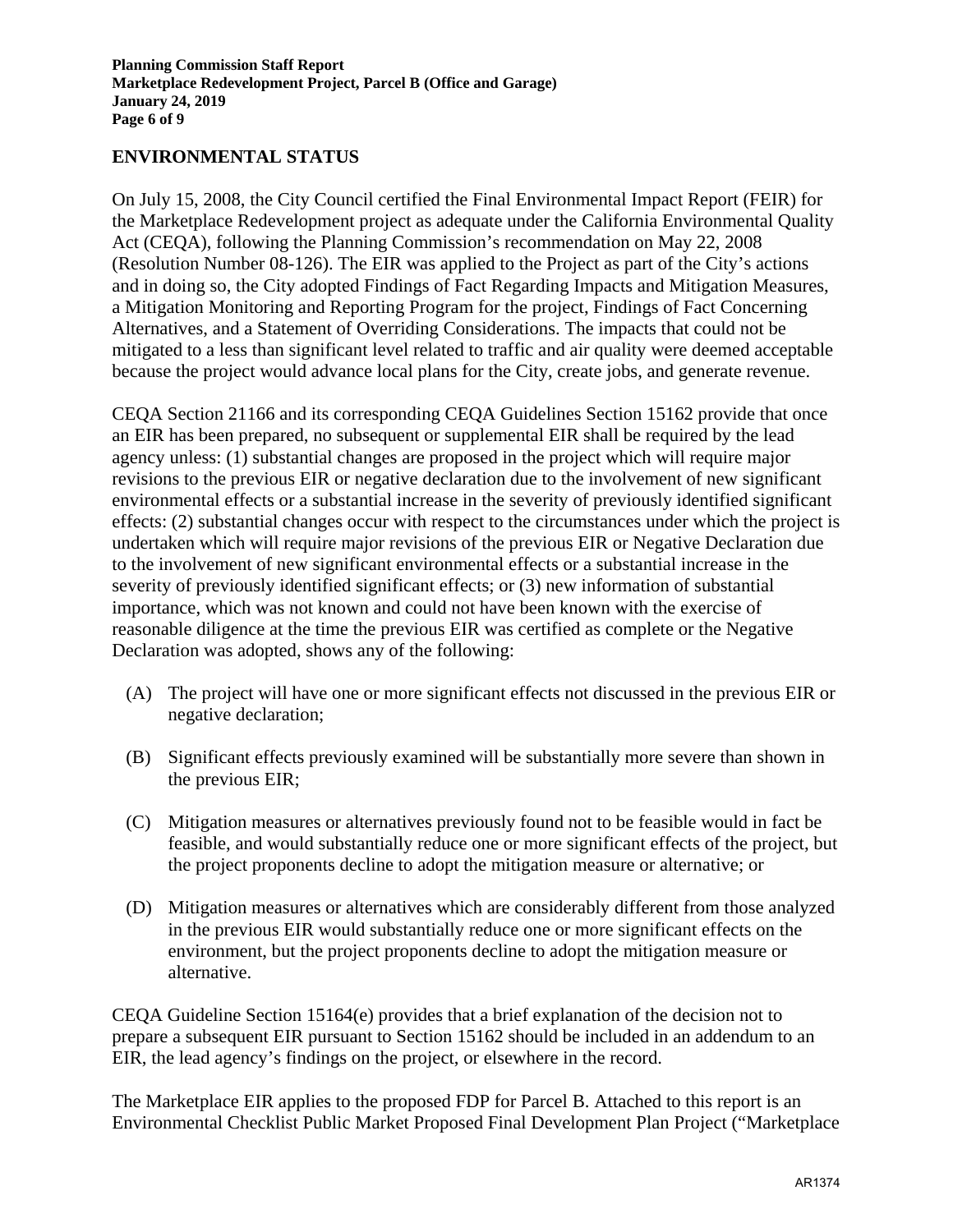**Planning Commission Staff Report Marketplace Redevelopment Project, Parcel B (Office and Garage) January 24, 2019 Page 7 of 9** 

Checklist") which more particularly discusses whether there have been substantial changes in the proposed project, or to the circumstances under which the project will be undertaken, or whether new information of substantial importance, which was not known and could not have been known with the exercise of reasonable diligence at the time the EIR was certified as complete, exists and thus preparation of a subsequent EIR is required pursuant to CEQA Guidelines Section 15162. As detailed in the Marketplace Checklist (Attachment 4), there have been no substantial changes in the proposed project, or to the circumstances under which the project will be undertaken, and no new information of substantial importance exists which would require preparation of a subsequent EIR.

In particular, the applicant has submitted a traffic study prepared by Kimley Horn that concludes that the proposed changes will not result in trip generation and traffic impacts that were not analyzed in the 2008 Environmental Impact Report (EIR) prepared for the Marketplace project. (See Attachment 3: Kimley Horn Memo). All other impact areas are evaluated in the Environmental Checklist and, as noted, there have been no substantial changes in the proposed project, or to the circumstances under which the project will be undertaken, and no new information of substantial importance exists which would require preparation of a subsequent EIR.

## **STAFF COMMENTS**

*Public Art:* The Development Agreement approved by the City Council allows the use of public art funds for the building's east elevation. The proposal includes public art on the east and west elevations. The Development Agreement outlines the procedure for installation of public art for the Public Market property in general, and for Parcel B in particular. To the extent that the treatment of the east and west elevations are intended to satisfy the public art requirement, they are not subject to Planning Commission approval; however, any façade treatment that is not part of this public art program will need Planning Commission approval. Please see Condition of Approval Number VII.A.2.

At their January 10, 2019 meeting the Public Art Committee recommended approval of the Public Market Public Art Final Plan that identified approximately \$750,000 to be spent towards the west elevation of Parcel B building and \$250,000 towards the eastern elevation. The Plan also identified the artists that will be selected to do the work. (See attached "Public Market Public Art Final Plan. Please note that the Parcel B building is identified as "Life Sciences Building With Parking" in the Plan).

*Traffic and Circulation*: Staff noted that the design of the garage is consistent with the Transportation Assessment done by Fehr and Peers dated May 18, 2015, and that the following recommendations have been incorporated with modifications as conditions of approval:

**•** Six months following the completion and occupancy of Parcel B, the Project Applicant shall conduct a crosswalk assessment of the uncontrolled pedestrian crossings of Shellmound Street. Monitoring shall be performed under direction of the Public Works Director and shall include information such as levels of pedestrian, bicycle and vehicle activity along and across the Shellmound Street corridor between the Hyatt House hotel driveway and 63rd Street. The extent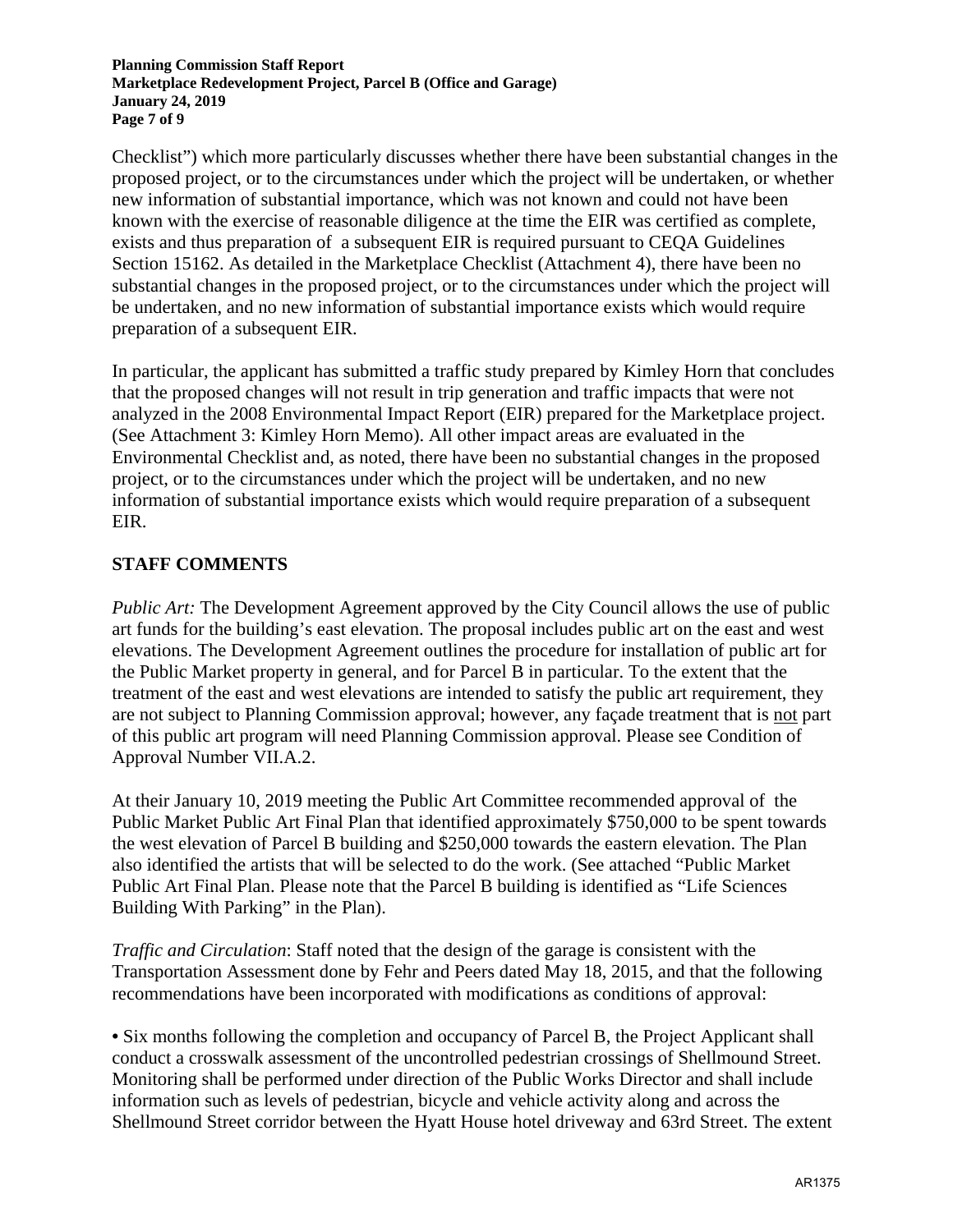**Planning Commission Staff Report Marketplace Redevelopment Project, Parcel B (Office and Garage) January 24, 2019 Page 8 of 9** 

of vehicle queues that form at the crossing locations during periods of peak activity shall also be noted. Should vehicle queues at uncontrolled pedestrian crossings extend to adjacent intersections, the Project Applicant shall work with the Public Works Director to identify treatments that would better allocate the right-of-way between vehicles and pedestrians. The Project Applicant shall also be responsible for the installation of identified treatments. (Condition of Approval Number VI.C.2)

**•** Signage should be installed on northbound Shellmound Street approximately 150 feet south of the northern parcel B driveway alerting drivers of the all-way stop-controlled intersection at the northern Parcel B garage driveway. (Condition of Approval Number IV.A.1(d))

Staff further recommends that electronic signage regarding availability of parking spaces should be installed at appropriate locations to minimize cruising for parking. (Condition of Approval Number VI.A.2)

## **FDP PROCESS:**

Under the Emeryville Planning Regulations, Emeryville Municipal Code, Section 9-7-1004(b), a decision on a Final Development Plan (FDP) is made by the Planning Commission and would only go to the City Council if an appeal is filed.

### **RESCINDING PREVIOUS FDP:**

Planning Regulations Section 9-7.211(b) stipulates that "Unless otherwise specified, the approval of a new use shall terminate all rights and approvals for previous uses no longer occupying the same site or location, including conforming uses, nonconforming uses, and any previous entitlements granted under these Planning Regulations or any previous regulations." Thus, approval of a new FDP for Parcel B will automatically terminate the previous FDP. Staff feels that it would be prudent to explicitly include the rescission of the previous FDP with the approval of the new FDP. Therefore, the attached resolution includes a provision rescinding FDP15-001, previously approved by the Commission on June 23, 2016.

### **RECOMMENDATION:**

After hearing a presentation from the applicant and receiving public testimony, Staff recommends that the Planning Commission approve the project subject to the attached Conditions of Approval and rescind Final Development Plan FDP15-001 approved for Parcel B on June 23, 2016.